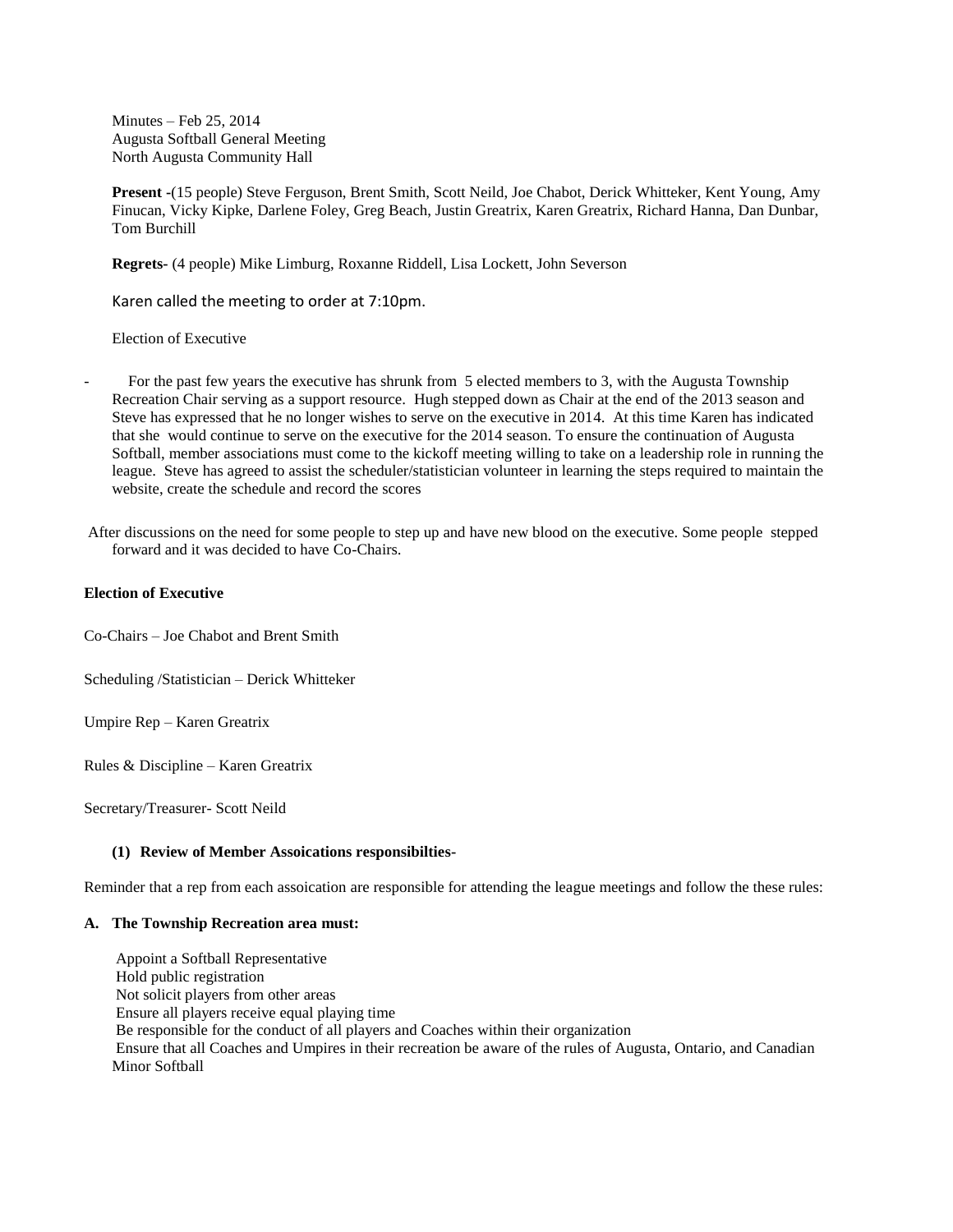## • **B. Softball Representatives of each area must:**

· Attend Augusta Minor Softball meetings. In the case of a representative being unable to attend a scheduled meeting it is his/her responsibility to ensure someone attends on his/her behalf. Attendance at Augusta Minor Softball meetings is mandatory

· Have team lists completed, submitted to league via email to scores@augustasoftball.com and a copy kept by coach for reference purposes if required.

· Submit proof of Insurance to scores@augustasoftball.com before start of season. Teams that do not submit proof of insurance will not be allowed to play scheduled games and all games will be forfeited until Insurance coverage is proven.

# **(2) Registration Dates**

Please send your registration dates and location to [scores@augustasoftball.com](mailto:scores@augustasoftball.com) for publication on the Augusta Softball website. Posters/registration forms can also be sent for posting if desired. Please have your registration dates starting in March and April and come prepared with your expected teams in each division at the next league meeting at the end of April. If registration numbers are not sufficient in a recreation, an effort needs to be made to place all players in a nearby recreation.

## **(3) Required qualifications required to umpire at different levels**

Umpires must be Registered/ Carded with Softball Ontario For Mites, Mosquito, and Squirt Levels -----JD umpires For Peewee, Bantam and Midget Levels ---- 1 carded umpire with the effort to have 2 ----Umpires must be an age higher that the game they are umpiring. Level II umpires can umpire any level. (as per general rules on website)

# **(4) Ump Clinic and Payments**

JD clinic cost is around \$50 to \$60 per person , we need an assoication to host a clinic. JD umps are to be paid \$20 per game. (Up from \$15) Level  $1 =$  written report/exam is \$101.00 and Clinic cost is \$65 per person Mike Limburg has offered to host a Level 1 Clinic in Johnstown.

## **(5) Umpires Report and Rule changes**

Greg Beach presented some information on this year's possible rule changes. Softball Ontario is going to ISF Rules , ISF rules change during the season and possibly weekly.

**Bats –** ISF bats will not be allowed. We will stick to our rules on bats from the previous years. It was decided that Augusta would stay with the current bat requirements, bats stamped with ASA 2000 and 2004. Newer bats as discussed last year are being stamped with ASA 2013. These bats are **not** legal for fast pitch. They are designed for slopitch and are not safe for use in fastpitch.

**Balls -** It was decided that Augusta would stay with the current ball requirement as posted in the current rules. .47 with a compression of 375

## **(6) Mosquito / Mite Rule Changes**

 A caught foul ball is NOT an out removed from the Mite level – so that it IS an out. All agreed to this. Once the ball is in the hand of an infielder, the runners are not to advance "extra" bases, (beyond the single base they "need" to advance)- whether it be an infield play or a throw in from an outfielder to an infielder.